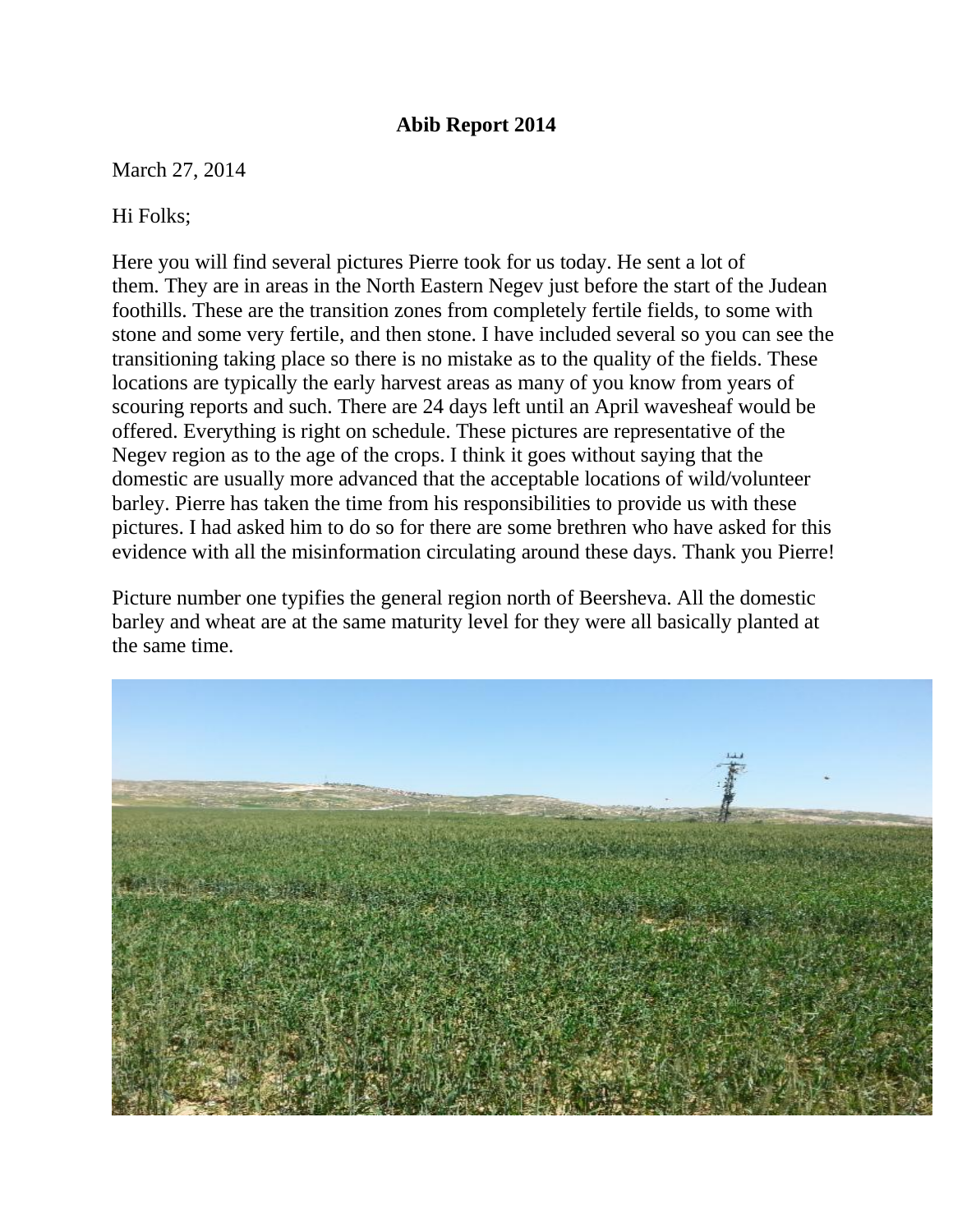The second picture is a representative kernel of the domestic grain. We are utilizing it for it clearly shows the stage of growth of the grain crops. Notice the plumpness of the kernel. Notice the greenness of the kernel. Notice the amount of moisture in the kernel where it is split. This kernel would shrivel under the heat of roasting it. At least 7-10 days away to be sure it would not.



Picture number three is a location further north and on the footsteps of the Judean Hills. The field at the back is domestic barley, the field with some stone in it which is not used domestically has volunteer barley, weeds, and darnel (Rye Grass) growing in it. Nothing is aviv! Notice the early arrivals standing in the field. The stork migration has just started.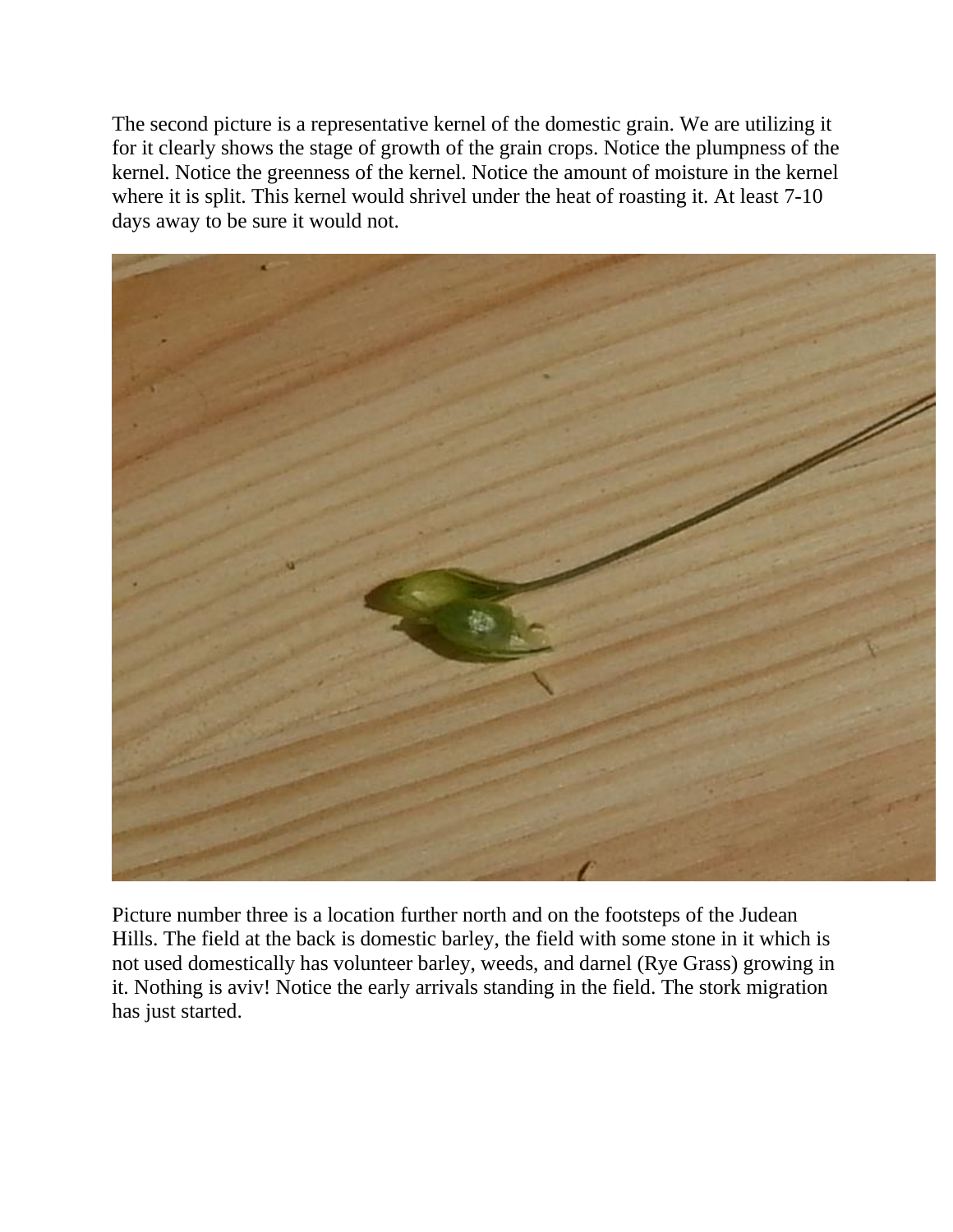

Dear brethren everything is right on time. No hocus pocus and no showmanship required. I hope this can be of assistance to you in the sea of Satanic confusion. Please do not let anyone judge you in the convictions of your heart as you approach the upcoming Passover. Regardless of your reckoning of the crescent, most if not all of you, have the wavesheaf in common. That is our foremost focus at this time of year for that is what triggers all the other important dates in our Creators calendar counts.

Brian

March 26, 2014

Hi Folks, Some of you have sent us a report from NG that he has found aviv upon his return to Israel. There are several things we should all be learning from this recent episode of the Satanic Broadcasting Network. I use that term because Satan is the prince of the power of the air, as scripture tells us and warns us. Our human spirit or the spirit in man as Paul puts it, is a receptor or receiver for his broadcasts. We have been given another spirit by God/Elohim which when used discerns between the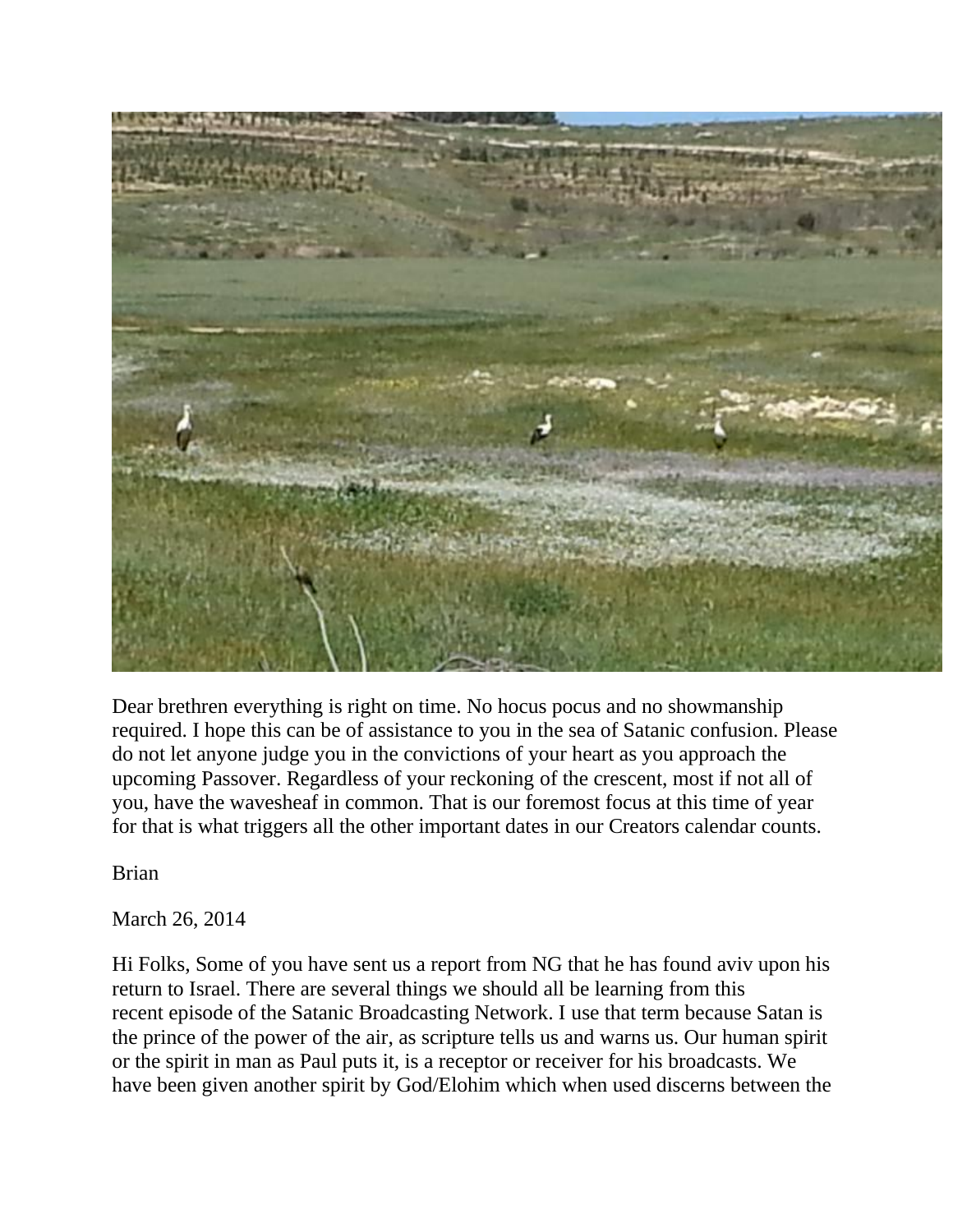knowledge of God/Elohim and that of man guided by Satan. I suggest you scroll down to the December 20th post below. In it we forewarned about people using the goat grass of Ein Mabu'a and the grazing regions of the Jordan Valley to declare a false aviv. We can't read another's mind but we can certainly observe a pattern of behavior and here we are seeing one being followed to a tee.

Please use the spirit you have been given and the understanding you have acquired over the years. Take a look at the pictures offered as evidence. The one with a large stone in the center is offered as evidence one. Enlarge the photo on your computer screen. What do you see? Goat grass barley which is not aviv. Now why do I call it goat grass? Look at all the surroundings. That is not agricultural ground but an area used for grazing sheep and goats. Look at the composition of the soil. I know exactly where that location is. The report states it is just south of Beth Shaun. In relative terms that is saying Antarctica is just south of Australia.

Look at the two pictures of close up goat grass. It is completely anemic growing in stony ground with tiny little stalks and shriveled little heads. The idea of the close up is to make it look bigger than it is. This barley is probably from Ein Mabu'a. If you search our records you will see why it is unacceptable for any offering period. You will also see pictures which show you the terrain.

Yes the old saying that the devil is in the details can be cried out here. Several scriptures come to mind when I read this recent report. 1 Kings 18:21; "How long will you falter between two opinions? If Yehovah is God/Elohim, follow Him, but if Baal, then follow him."

We are witnessing a businessman spreading manure on his field so that it will yield more for him. I don't think that needs any more explanation. Satan is very active this year in an attempt to confuse brethren as to the upcoming Passover and days of UB. Think about the timing of this report. It is being done to spread doubt. It will continue right up to the sighting of the new moon as well, so hold onto your horses as the saying goes. Also hold onto your money!

When Paul was addressing the Corinthian brethren, just prior to his correcting them on how some were actually keeping Passover according to the circumcision party he made the following statement. 1 Corinthians 11:19, "For there must be factions among you, that those who are approved may be recognized (made evident/manifest) among you." Please do not be easily or soon shaken. We attempted to warn everyone to such an event as this in December 20, 2013 for this upcoming biblical year.

March 14, 2014 Update;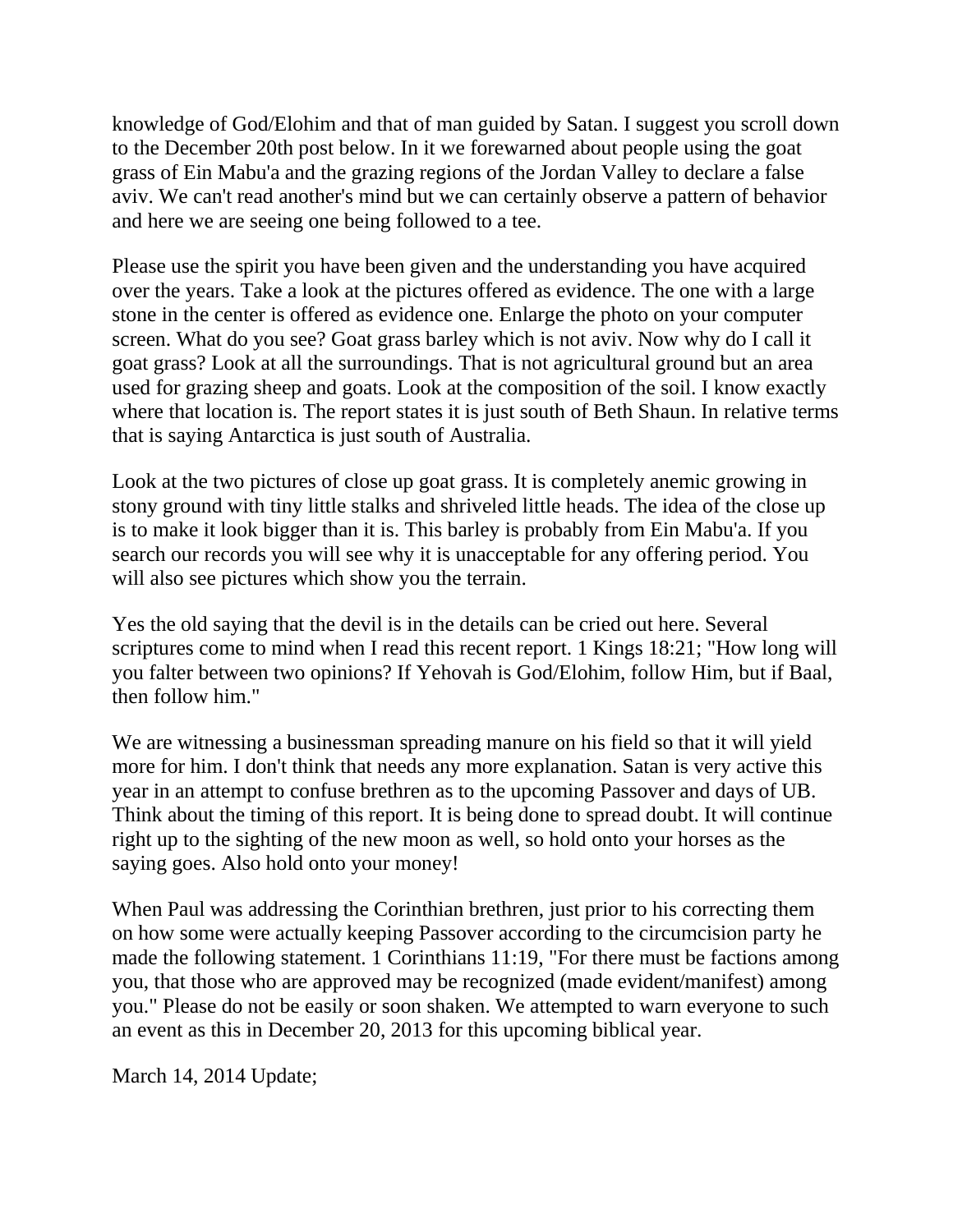Hi Folks; People have been asking if there has been any significant change in the maturity level of the barley in Israel. I do believe they are asking since some of the brethren are using this month as the first month of the year and they are having reservations since Passover for them is knocking at the door. The answer to the questions is; no there has not. This past week has had some real swings in temperatures in Israel along with needed rain and in some locations too much too quick and has resulted in flash flooding in those locations. Many of you follow the Israel Meteorological Service (IMS) website postings. Being the official weather folks for Israel they are very valuable to us with a wealth of past and present information. For instance as I write the temperature in Jerusalem is 43F or 7C. That is cold. Remember this is where the Passover and UB would have been kept in times gone by. The forecast for tonight and tomorrow is 39F/55F with a chance of rain in Jerusalem. There is to be a warm up and then a significant drop in Temperatures on Tuesday again.

We all have to seek out our own salvation with fear and trembling but dear brethren it is still winter in Israel based on all the signs. The only reason I am writing this is because many are asking what the current conditions are. That means there are a lot more who are thinking the same thing who have not asked, at least from us. I hope this can be of assistance to you.

Brian

Sunday March 2, 2014

Hi Folks,

Today we got a real early start into the Jerusalem area. The city is going to be shut down this afternoon for protests so traffic was very light for a work day.

Once again the barley was very young. On the hillsides facing the sun some of the barley was in the head and flowering. Of course this greenhouse effect has that result when surrounded with all the roads and stone walls etc. Most was still in the boot even under those conditions. Fig trees were dormant.

Heavy cloud cover is setting in with some rain starting in Shoresh. We will look for the crescent before leaving for the airport, hopefully things will clear up.

If I may be so bold to ask those of you who are reading this report for prayers as to the start of the new year next month. There is the possibility that the Abib Calendar and the Rabbinic Calendar may begin on the same day. This could be a big blessing for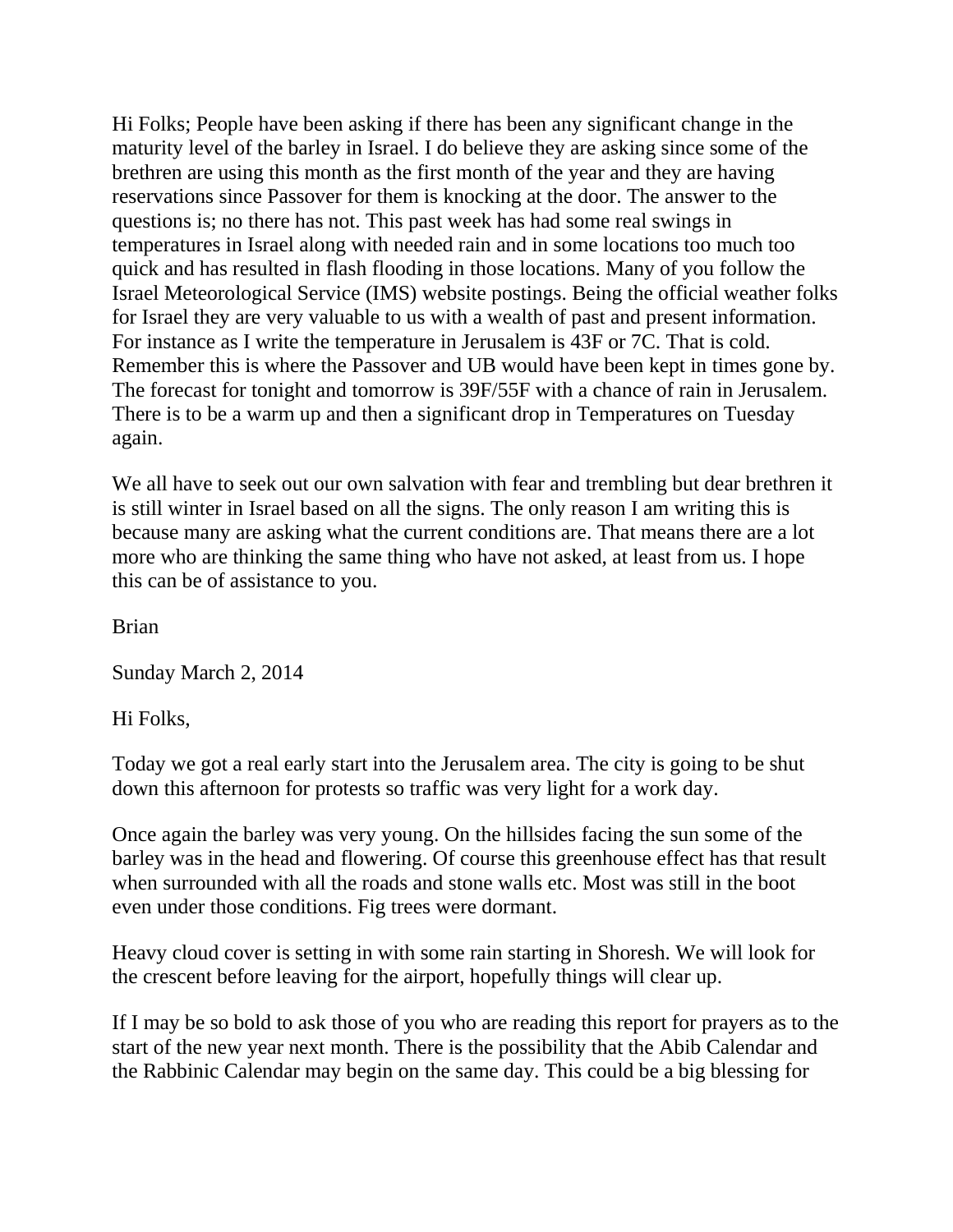those who are in families with members who function under different calendar. Of course the caveat is; may Gods/Elohims will be done.

Brian, Rick, Moe, and Ben

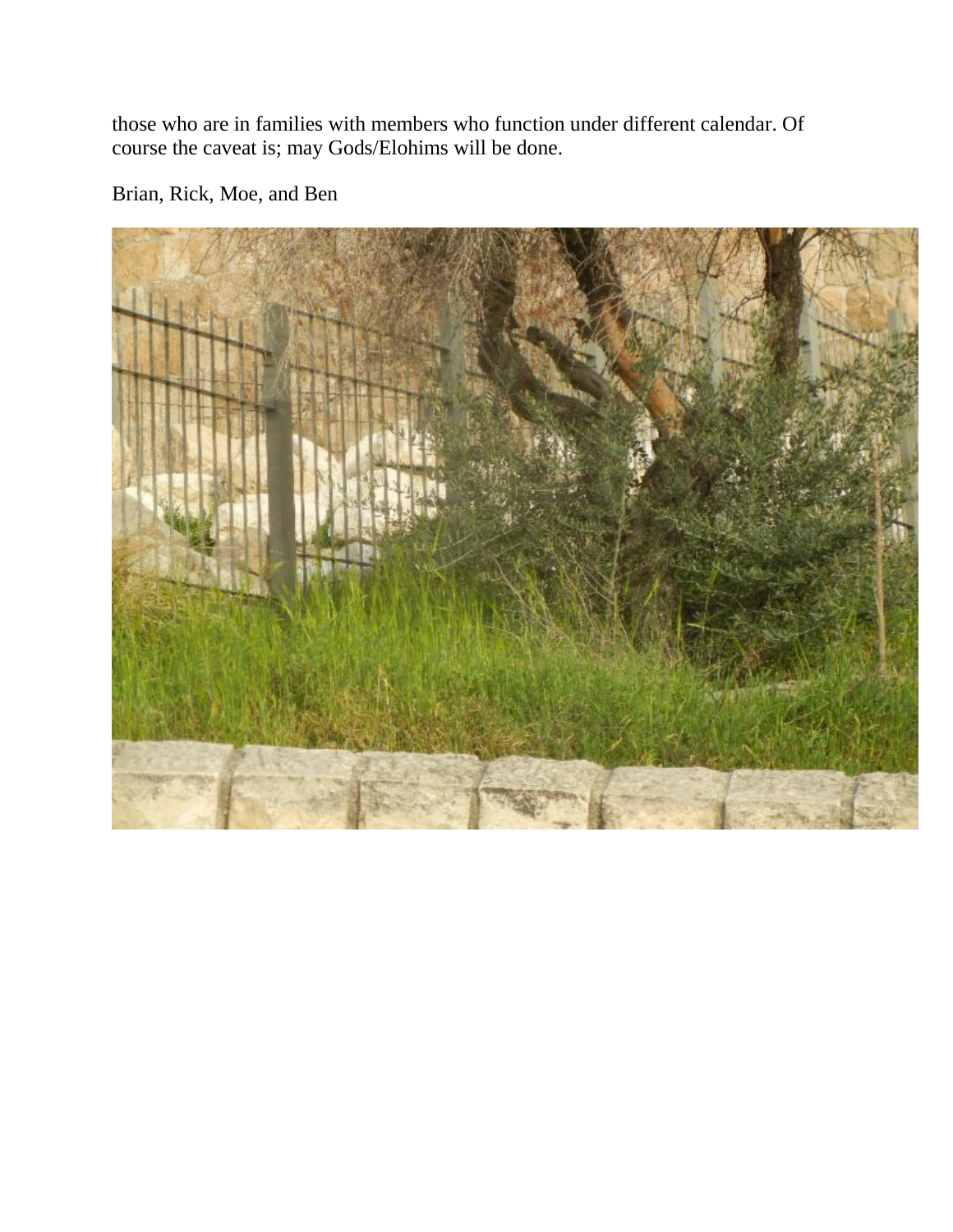

Friday February 28, 2014

Hi Folks,

Greetings from Israel. We got out early this morning and made a fast trip through our traditional areas in the North. Our stops supported what we found yesterday in the Negev. The barley is very, very, young. We struggled to get a good picture in our locations with the heads emerged. The picture which is attached is from the Sdei Trumot location just south of the 667 and 90 junction. Most of the barley inspected was in the boot looking like grass.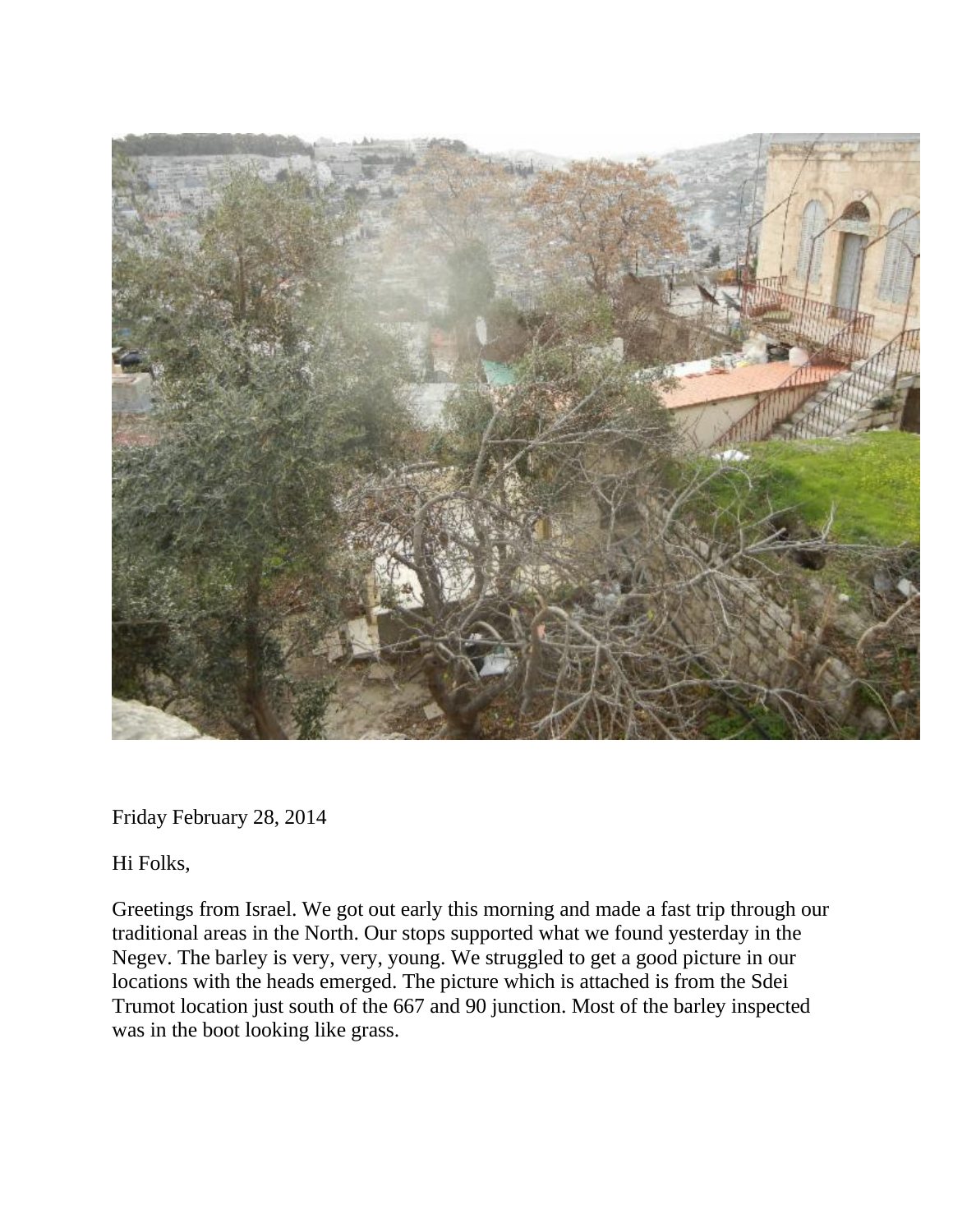We did not see any storks, which was to be expected being so early. However we did witness large numbers of buzzards today as yesterday. They are always earlier than the storks.

I have included a shot of Mt. Hermon with its snowy slopes.

We will be out Sunday in the Jerusalem area but that is expected to be even younger than the other two areas inspected.

I was so tired yesterday I forgot to thank Pierre for all his assistance. He is a wonderful host and we had a great visit. It is especially good for me because he actually does the driving when he accompanies us. That is a welcomed break as anyone knows who has driven in Israel before.

Our peace we give to you.

Brian, Rick, Moe, and Ben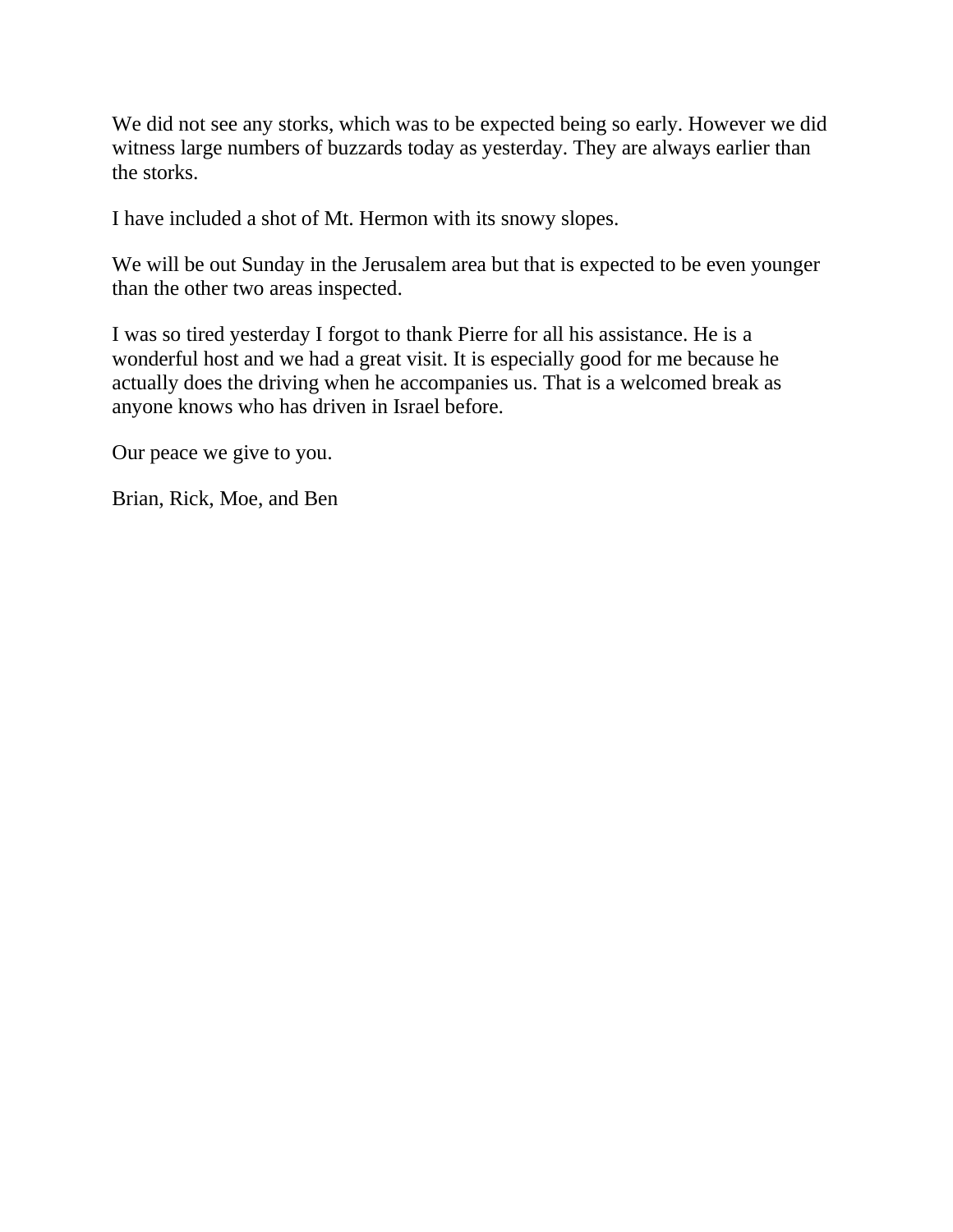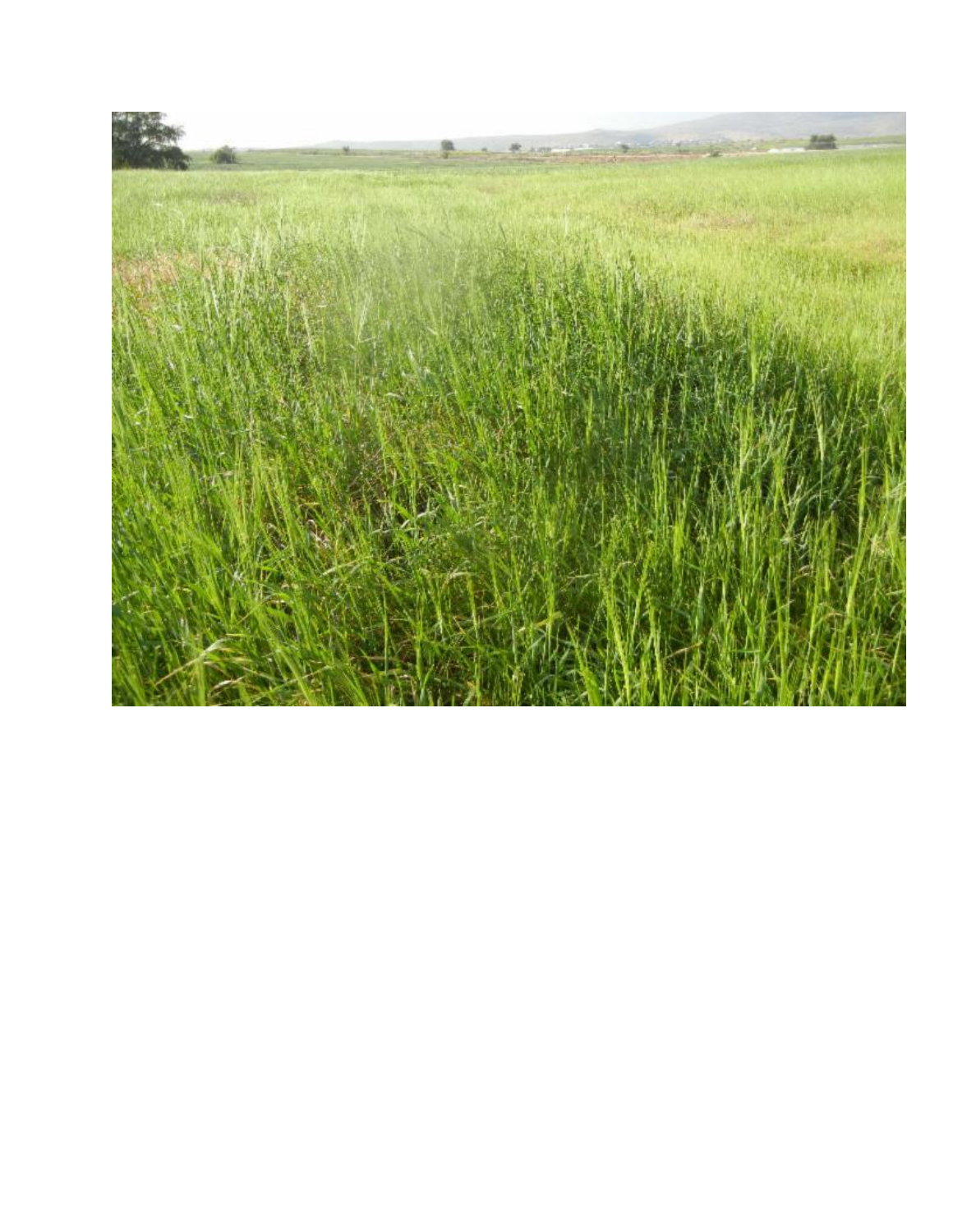

Thursday February 27, 2014

Hi Folks,

We hope you are all well. We are looking forward to some sleep tonight. Today we traveled to our traditionally early sites in the western Negev. No surprises so far. The volunteer barley is very young. It is now firmly in second place as to the youngest of any inspection outside of the barley found in 2005. The most advanced stalks were just out of the boot in the flowering stage. Even the roadside barley was in that stage as well with much of it still in the boot (looking like grass). Of course you all know we don't use such but it illustrates how young the crop is in the traditionally early areas. Many of the wild oats are still just emerging from the boot as well and the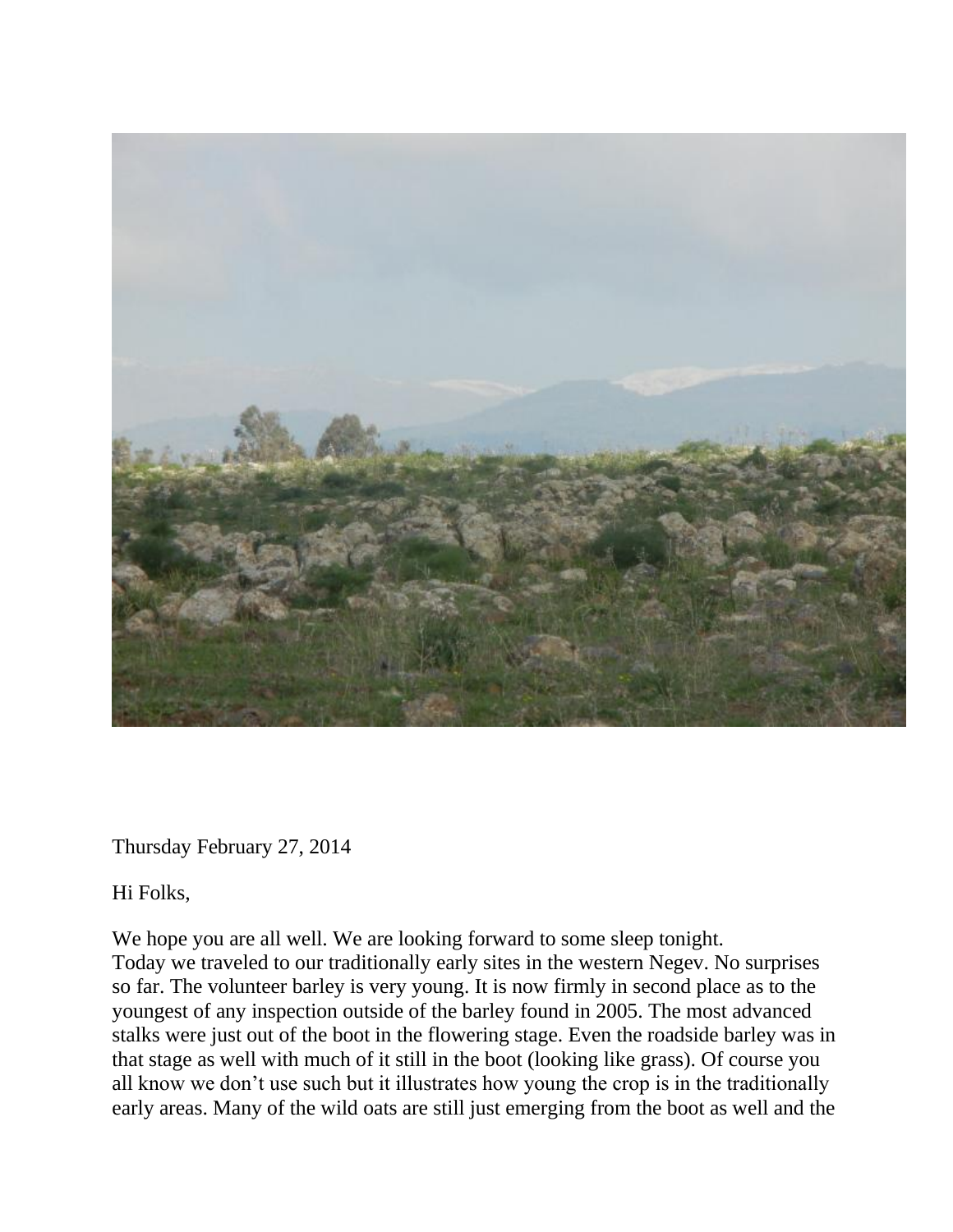pattern over the years has proven they are usually 3-4 weeks earlier than the wild/volunteer barley. It is a witness to pre-aviv stages. Also the red anenomies of the south are in full bloom in some areas and in some fading. This is another pre-aviv sign when dealing with the lower elevations of the Negev.

The manipulated domestic wheat and barley are in many cases in the head with little kernel development inside.

The grapes are in most cases very dormant with a few locations of designer grapes starting to bud. Of course we do not use them as a witness. Of the 20 or so Fig trees looked at in Shoresh only 2 show any bud activity.

We saw a lot of sheep and goats today but only a handful of lambs. Most ewes we either barren, pregnant, or in some cases showed signs of just having dropped their lambs. That makes them too young to accompany the mom out for feeding. Tomorrow we will be inspecting the areas in the north. It has been much drier there of late so it will be interesting to see if it confirms the findings in the Negev.

Brian, Rick, Moe, and Ben



**Fig Tree ShoreshFig Tree Shoresh**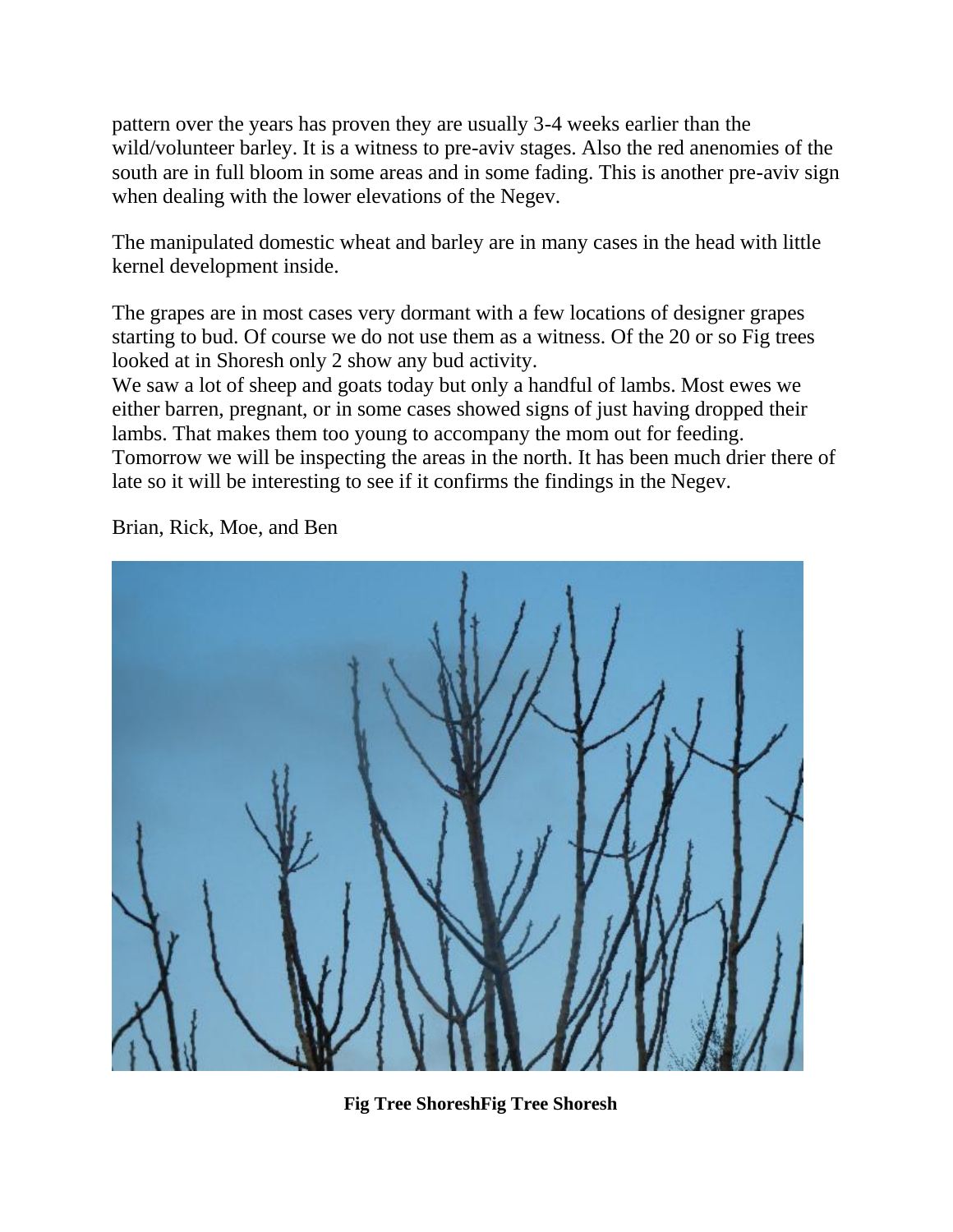

**Barley Near Negba**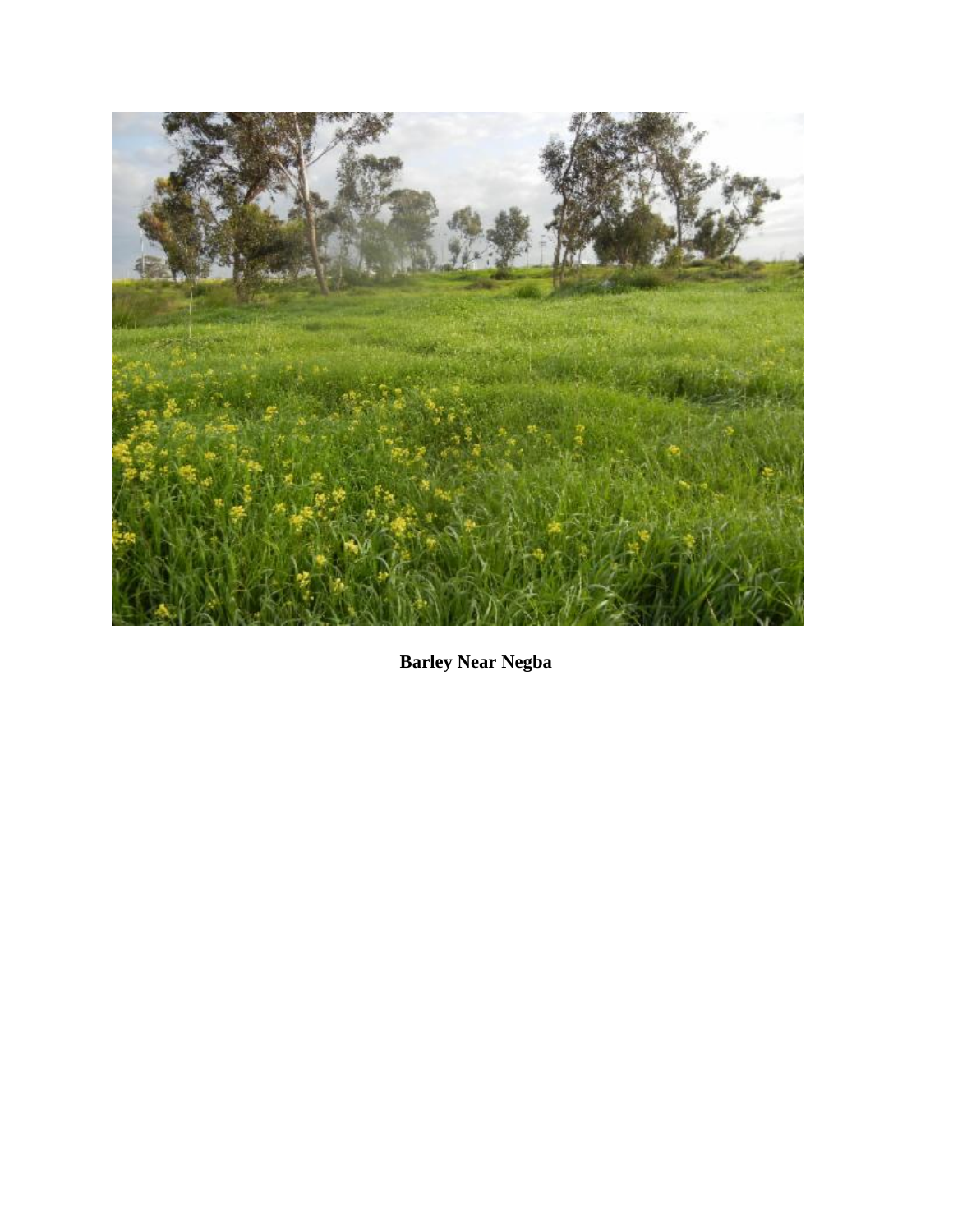

**Barley near Re'im - Notice the sheep have been hard at work.**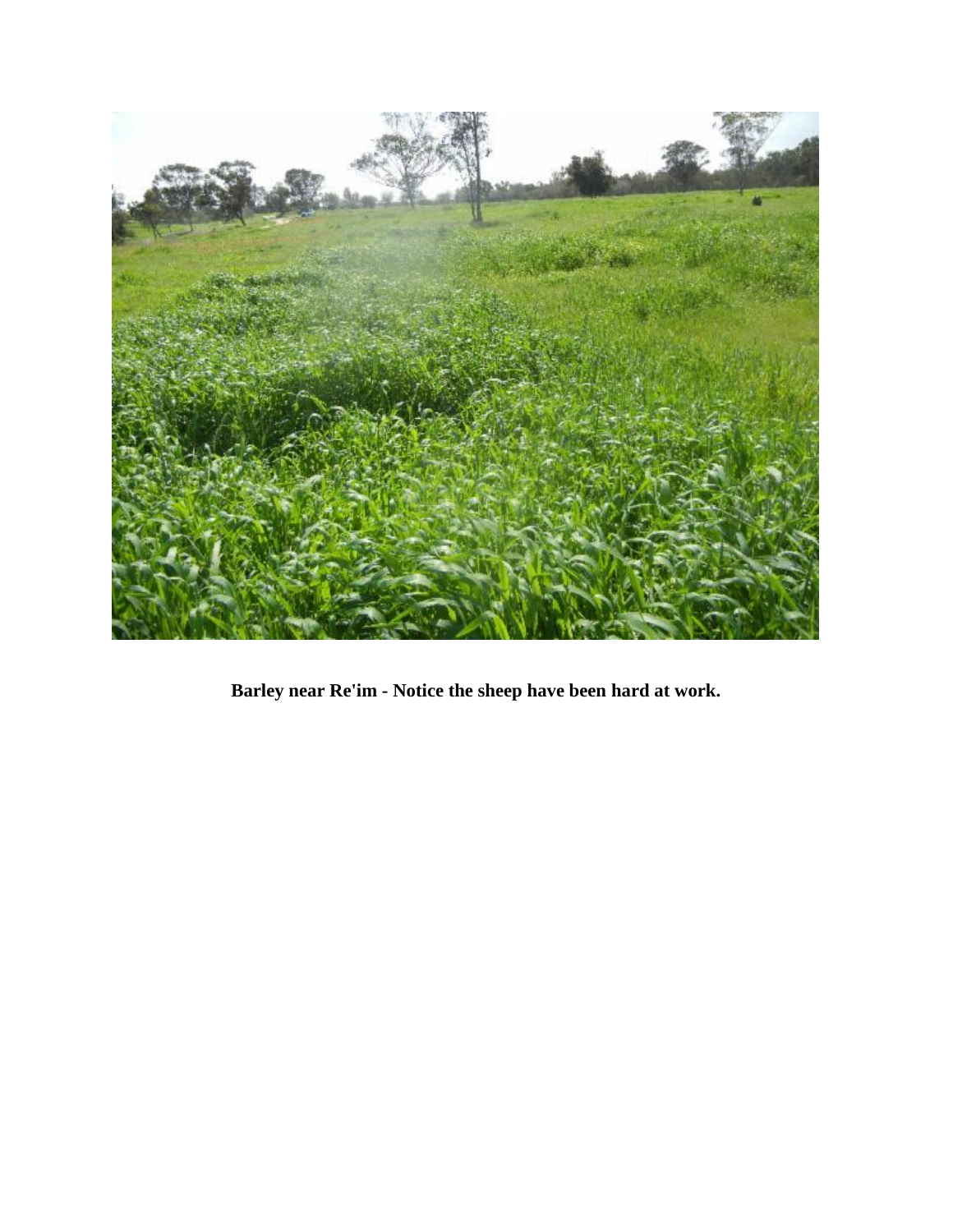

**Traditional Vineyard on 232 - Some Very Minor Budding**

February 25, 2014

Hi Folks,

We hope you are all doing well. We will be in Israel this week for our annual inspections at the end of the 12th lunar biblical month. We will be looking for the maturity stage of the volunteer/wild barley fields located all over the country. By fields I means agricultural fields and not rocky, stony, hillsides. The barley found there we refer to as goat grass as most of you are aware of. We will also be looking for the age of the new lambs, the migrating storks in the rift (Jordan) Valley, the grapes in the bud, figs budding, and a number of other biblical witnesses to the beginning of the year.